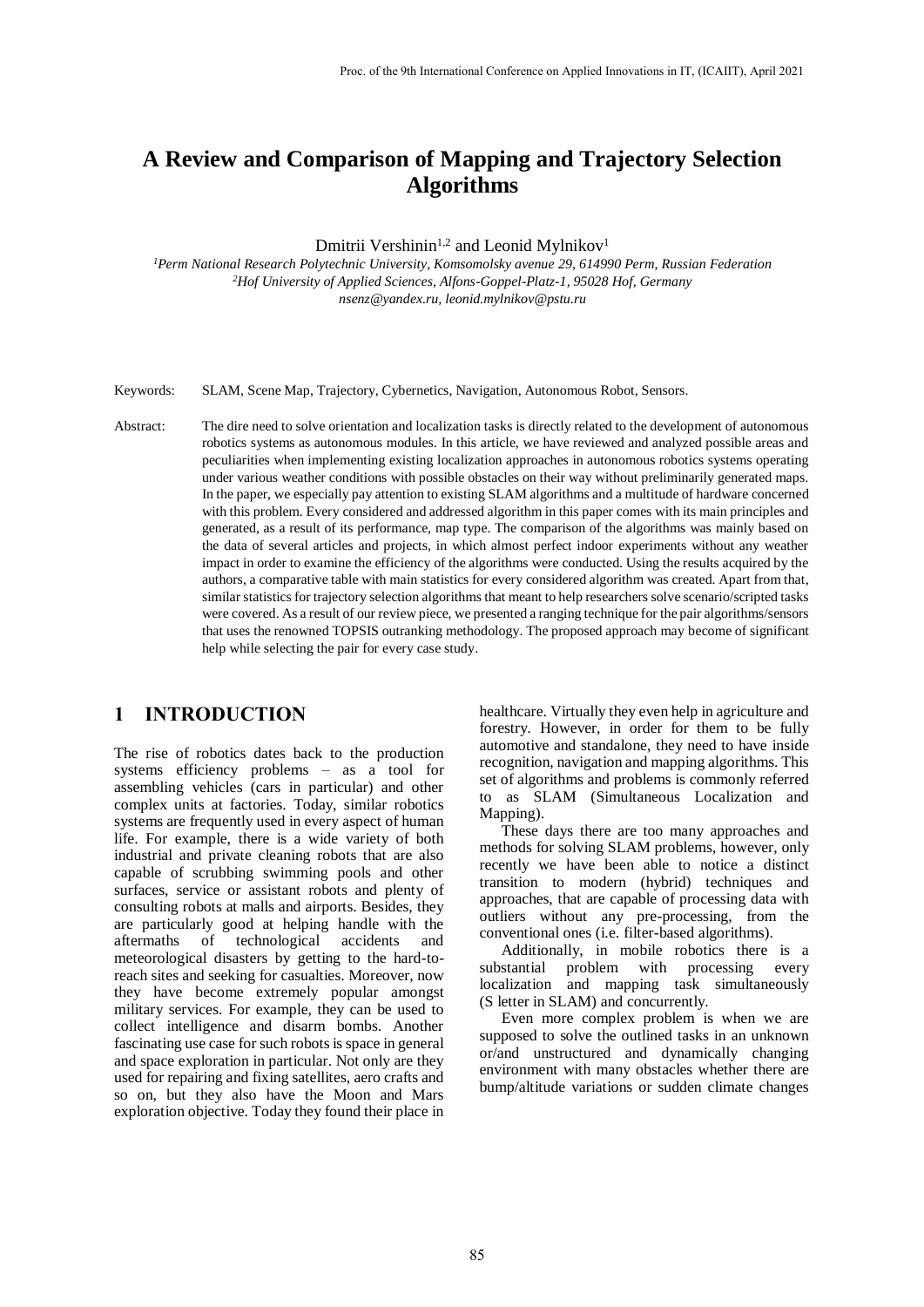affecting the precision and accuracy of the sensor data.

Furthermore, depending on the algorithm, an operating robot may consider using pairs of sensors of different types: acoustic, lidars, cameras, sonars, altimeters. Likewise, it is crucial to consider possible precision and accuracy requirement when opting for one or the other algorithm or sensor, since, for example, lidars are fairly efficient yet exceedingly expensive.

The type of the environment encompassing our robotics system should be considered as well, as in self-resembling and similar scenes (i.e in office rooms) the precision and accuracy requirements are likely to become stricter due to lots of outliers concerning false-positive loop closures (making the robot think that it has already visited this place).

Thus, a particular algorithm that one wants to use will be affected by the collection of sensors we have at our disposal or can use, which may constitute another worth considering and requiring a comprehensive analysis problem. And given the fact that most modern approaches are hybrid-based (it is possible to use different combinations of sensors and algorithms at run time), the mentioned selection task becomes crucial since under distinct conditions (weather, traffic, obstacles related) the efficiency of the algorithms/sensors pair may vary drastically, which is likely to lead to unpredictable results. For instance, in [1] the influence of changing weather conditions on the SLAM results of automated vehicles was shown, and in [2] authors showed how illumination and sensors positioning affect the quality of the results (i.e. the target may be behind vegetation). In [3] an autonomous adaptive multisensor SLAM was demonstrated.

# **2 A REVIEW OF SLAM ALGORITHMS**

When comparing SLAM algorithms, the most fundamental aspect is the resulting trajectory of these algorithms. In this context let us consider trajectory as a set of points in space that are dependent on their coordinates, ambient influence on it associated with the noise of sensor data, obstacles and the positional changes of dynamic objects and obstacles. Thereby, trajectory and its possible changes are reliant on the dimensions of a robotics system. In general, a trajectory may be illustrated as a chain of interconnected coordinates, which can be seen in Figure 1.



Figure 1: A trajectory example.

Accordingly, a trajectory step will be represented as follows:  $(x_i, y_i, t_i)$ , where  $x_i$ - a robot's x position on the map,  $y_i$ - a robot's y position on the map,  $t_i$ coordinates registration time. When there are errors/environmental influence present, the same trajectory will take the following form:

 $((x_i \pm c_i), (y_i \pm d_i), (t_i \pm \Delta))$ , where *c* - external influence on the x position, *d* - external influence on the y position,  $\Delta$  - registration deviations.

Apart from that, every SLAM algorithm generates a map of a robot's environment. This way let us represent a map as a manifold of points on the space grid containing their coordinates and probabilities of obstacles located in these areas (including the dynamic ones). But for 3D cases - a cube of grids populated with points in space. The scheme of the map is represented in Figure 2.



Figure 2: A schematic representation of an environmental map.

In this case  $P$  – the probability indicating a present obstacle in a particular cell of the grid. The cells that have been visited by the robot are coloured light-grey,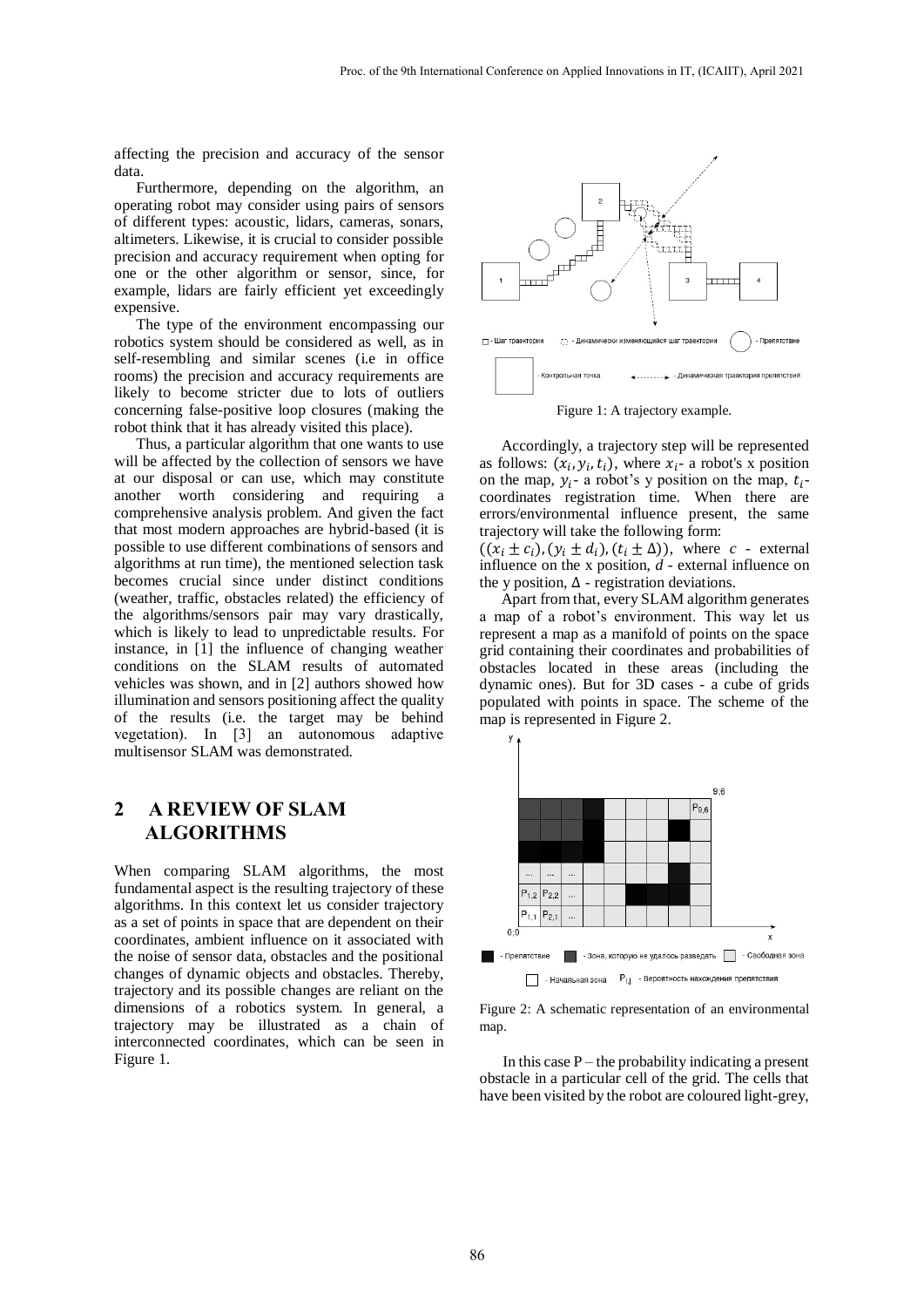dark-grey – for uncharted cells and black - for walls or static obstacles.

#### **2.1 SLAM Algorithms**

Hector SLAM – is a SLAM method that operates by means of extracting data from a 2D lidar. At the moment, it is one of the most popular approaches that is, on top of that, widely used in a variety of mobile robotics projects. The algorithm builds a 2D map and provides localization possibilities at the scan rate of the lidar. In order to build a correct map, a conversion from the local lidar's coordinate system to the surface, that the robot is moving through, coordinate system should be performed [4].

Hector SLAM builds an occupancy grid (the map that corresponds to the one described in our definition), in which every cell is coloured: black – the cell is occupied, light-grey – the cell is empty, dark-grey – the cell has not been checked yet. An example of the resulting map can be seen in Figure 3.



Figure 3: A Hector SLAM resulting map [5].

ORB-SLAM – is a versatile and accurate SLAM algorithm, based on features recognition and realtime trajectory calculation utilizing monocular cameras, which builds an environment sparse 3D scene map. It can close large loops and perform global relocalisation in real-time and from wide baselines. Apart from that, ORB-SLAM makes it possible to automatically initialize scenes of different types [6]. The resulting map of this algorithm is a sparse 3D map, an example of which is illustrated in Figure 4.



Figure 4: An ORB-SLAM resulting map [7].

DPPTAM – is one of the newest visual SLAM algorithms, which adjusted and implemented the most successful ideas of the previous algorithms. It is a direct monocular odometry algorithm that estimates a dense reconstruction of a scene in real-time on CPU and saves the trajectory as a sequence of points in the particles cloud. To build high-resolution images the algorithm makes use of standard techniques for minimizing the points errors [8]. An example of this map is shown in Figure 5.



Figure 5: A DPPTAM resulting map [9].

ZEDfu – tracks positioning and orientation based on a ZED camera mounted on a tracking device. A ZED camera builds a real-time 3D world and recognizes rooms and objects. As a resulting map, the algorithm builds a 3D lattice from particles clouds of any environment (either indoors or outdoors) [10]. An example of this map can be seen in Figure 6.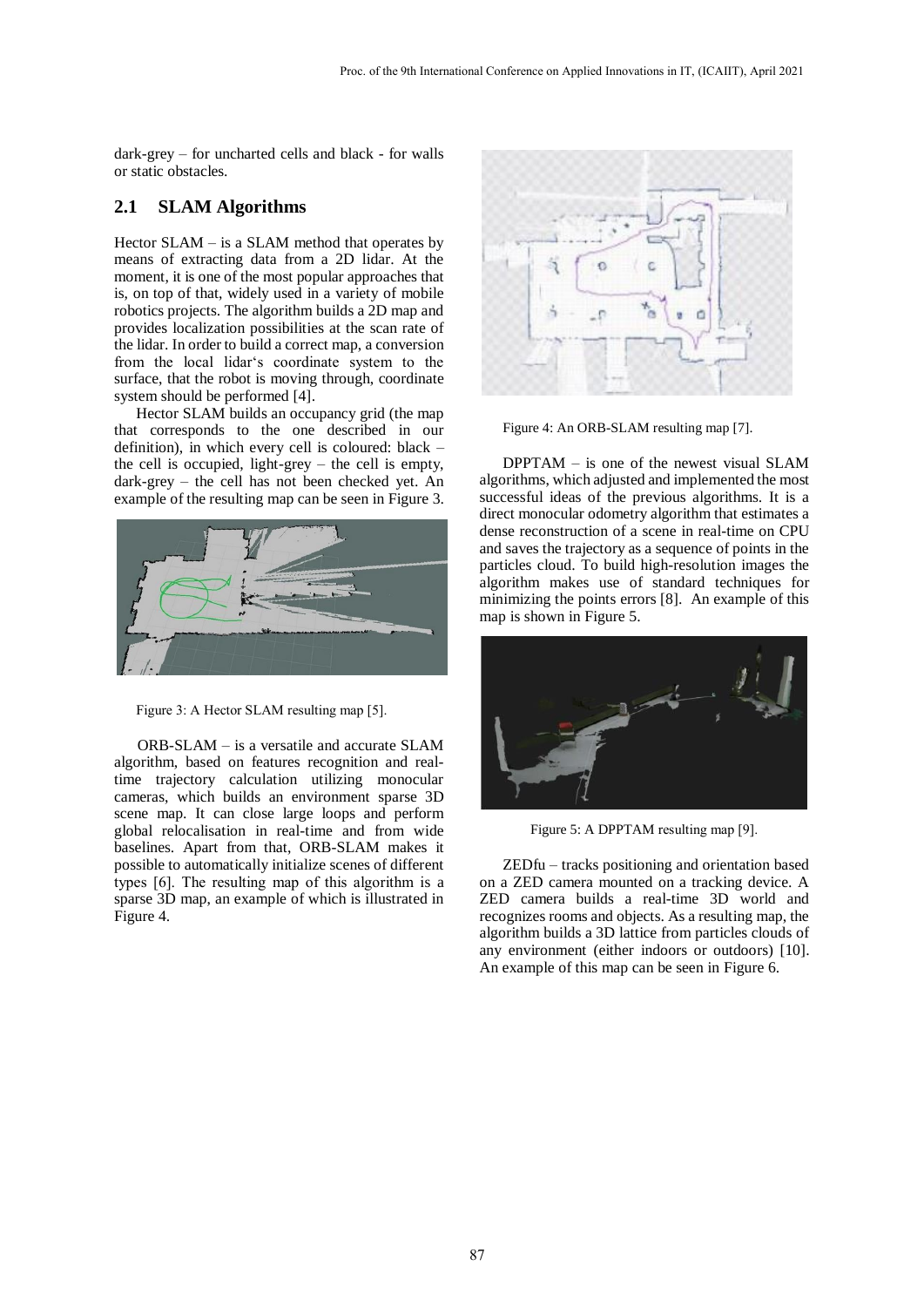

Figure 6: A ZEDfu resulting map [10].

RTAB-Map – is a RGB-D, Stereo and Lidar Graph-Based SLAM approach based on an incremental appearance-based loop closure detector. The loop closure detector uses a bag-of-words approach to determinate how likely it is that a new image comes from a previous location or a new location. When a loop closure hypothesis is accepted, a new constraint is added to the map's graph, then a graph optimizer minimizes the errors in the map. RTAB-Map can be used either with a Kinect or with a stereo camera/lidar [11]. An example of this map is shown in Figure 7.



Figure 7: An RTAB-Map resulting map [11].

Using such SLAM methods, we can build an environmental map and localize the considered object in space, however, in order to solve possible scenario tasks, perform various operations (i.e. holding or raising objects, approaching them in the most efficient way and performing manipulations with them) we may need to use proper trajectory selection algorithms.

An overall comparison of the algorithms' characteristics can be seen in Table 1.

#### **2.2 Trajectory Multi-Objective Optimization Algorithms**

MOACO is a multi-group trajectory optimization algorithm. MOCAO uses multiple pheromone matrices and more heuristic matrices. Each of these matrices is responsible for only one task. All the agents are divided into several groups. Each group has multiple weights and each agent in the group has its weight vector. If the number of weights in the group is less than the number of agents, then the other agents are set weights from the beginning. Thus, two or more agents in a group may use the same weight vector. But every agent uses its vector to aggregate the pheromone and heuristic information. Afterwards, it calculates its probability to move to an unvisited spot and chooses the next spot to visit via wheel roulette selection [13]. Finally, it uses nondominated solution generated by current iteration to update the pheromone information.

MACS uses one pheromone matrix and multiple heuristic matrices. Each heuristic matrix is responsible for only one task. Each agent has a weight vector and all the heuristic matrices are aggregated by weighted product. The weight vectors between two distinct agents are different and non-dominant solution is used to update the pheromone information. MACS considered to be a similar to MOAQ approach with only one difference in the number of the weight vectors used to aggregate heuristic information: in MOAQ two such vectors are used  $\{0,1\}$  and  $\{1,0\}$ , whereas MACS uses more vectors owing to its influence on the algorithm [13].

PACO algorithm uses multiple pheromone matrices and only one heuristic matrix. All the agents share this single matrix. Each pheromone matrix is responsible for only one task. As in MACS algorithm, each agent has its weight vector and all the pheromone matrices are aggregated by the weighted sum. This algorithm uses the best option and the second to the best solution of each objective to update pheromone information. The non-dominated solutions mainly approximate to the central part of the Pareto front [13].

MOEA is one of the most efficient agent algorithms. The algorithm performs multi-object decompositions and simultaneously optimizes its parts. Each subtask is optimized by using the nearby subtasks information [13].

The algorithms comparison is presented in Table 2.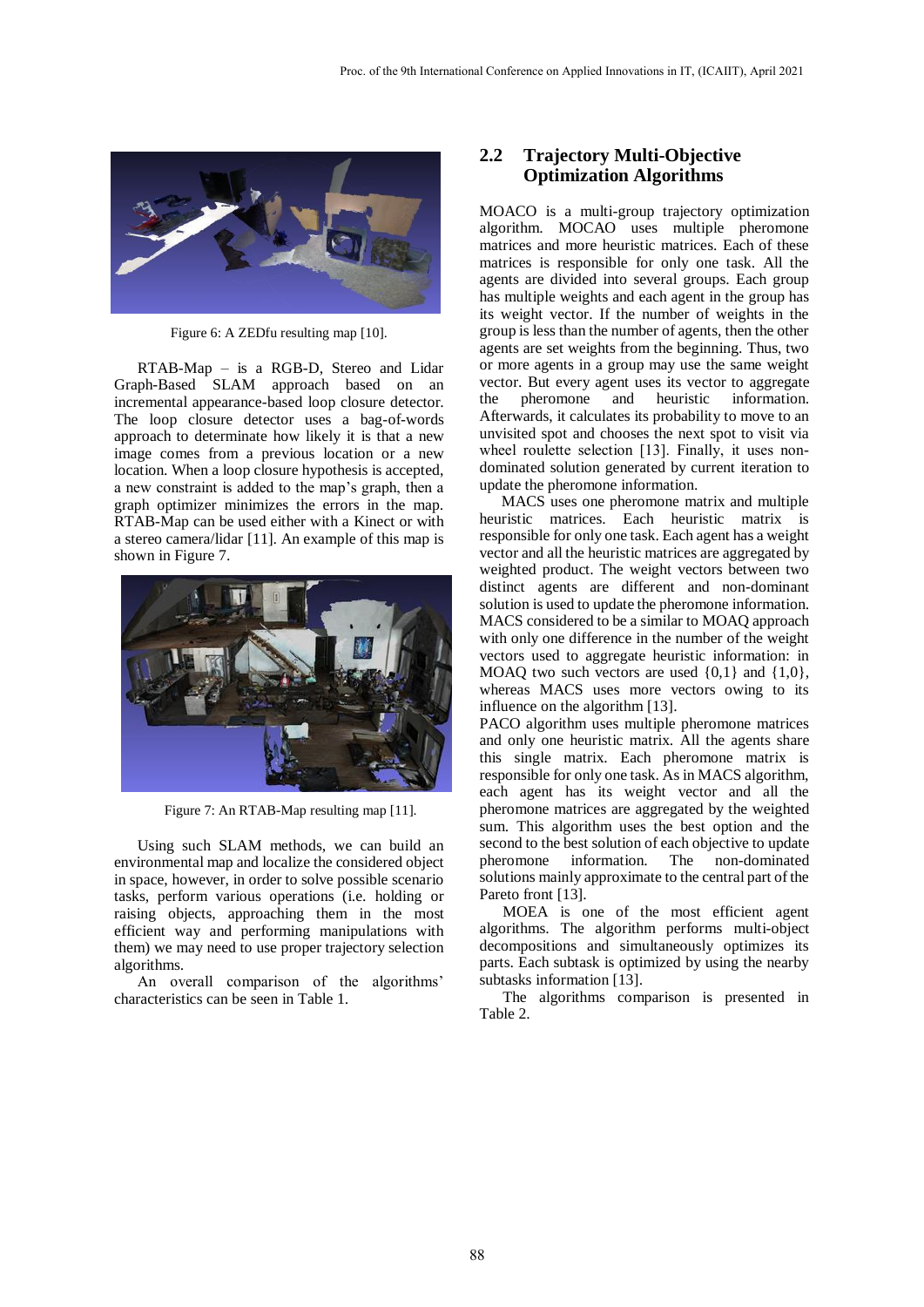Table 1: SLAM Algorithms comparison (based on [12] data).

| Algorithm     | Accuracy         | Algorithm type                     | Quality of the<br>map | Best suited for             | Odometry quality             | deviation<br>$\widehat{\boldsymbol{\epsilon}}$<br>Max | avoidance<br>Obstacles<br>precision | RMSE(M) | Mean (M) | $\operatorname{Std}\left( M\right)$ |
|---------------|------------------|------------------------------------|-----------------------|-----------------------------|------------------------------|-------------------------------------------------------|-------------------------------------|---------|----------|-------------------------------------|
| Hector        | High             | Occupancy grid                     | Good                  | 2D lidar                    | $\overline{\phantom{0}}$     | 0.18                                                  | Excellent                           | 0.088   | 0.025    | 0.024                               |
| <b>ORB</b>    | High             | Feature based<br>map               | Low                   | Monocular camera            | Good<br>(0.43 <sub>M</sub> ) | 0.43                                                  | Good                                | 0.166   | 0.159    | 0.047                               |
| <b>DPPTAM</b> | Average          | Cloud of<br>particles based<br>map | Average               | Monocular<br>camera         | Bad (4.26 <sub>M</sub> )     | 4.26                                                  | Good                                | 0.338   | 0.268    | 0.206                               |
| ZEDfu         | Very high        | Cloud of<br>particles based<br>map | Good                  | Stereo ZED<br>camera/Kinect | Good<br>(0.32M)              | 0.32                                                  | Good                                | 0.726   | 0.631    | 0.358                               |
| <b>RTAB</b>   | Above<br>average | Cloud of<br>particles based<br>map | Good                  | Kinect                      | Good<br>(0.67 <sub>M</sub> ) | 0.67                                                  | Average                             | 0.163   | 0.138    | 0.085                               |

Table 2: Trajectory multi-objective optimization algorithms comparison (based on [13] data).

|              | Max    | Min    | Mean   | Std       |  |  |
|--------------|--------|--------|--------|-----------|--|--|
| Algorithm    | (M)    | (M)    | (M)    | (M)       |  |  |
| <b>MOACO</b> | 0.3412 | 0.3037 | 0.3236 | 0.0105447 |  |  |
| (kroAB100)   |        |        |        |           |  |  |
| <b>MACS</b>  | 0.1924 | 0.1675 | 0.1823 | 0.0054743 |  |  |
| (kroAB100)   |        |        |        |           |  |  |
| <b>PACO</b>  | 0.4076 | 0.3695 | 0.3912 | 0.011176  |  |  |
| (kroAB100)   |        |        |        |           |  |  |
| <b>MOEA</b>  | 0.1062 | 0.0505 | 0.0767 | 0.0144815 |  |  |
| (kroAB100)   |        |        |        |           |  |  |
| <b>MOACO</b> | 0.3475 | 0.3211 | 0.3352 | 0.0063372 |  |  |
| (kroAC100)   |        |        |        |           |  |  |
| <b>MACS</b>  | 0.1995 | 0.1723 | 0.1885 | 0.0051235 |  |  |
| (kroAC100)   |        |        |        |           |  |  |
| PACO         | 0.2612 | 0.2285 | 0.2413 | 0.0086281 |  |  |
| (kroAC100)   |        |        |        |           |  |  |

### **3 HARDWARE USED BY THE ALGORITHMS**

As it has been mentioned before, the selection of a sensor for a particular algorithm is an essential task. It is mainly due to the technical characteristics of the sensors and their use case limitations. Thus in this section, an excerpt from a paper on sensors efficiency when a variety of obstacles is present will be presented.

First of all, the most conventional robotics sensor types should be enumerated and described here:

 Proximity sensors – detect objects that are located in close proximity to the robot. These

sensors can detect objects' presence by using light, sound or electromagnetic fields (for example, infrared, ultrasound sensors and LDRs).

- Rangefinders determine the distance between two distinct objects in an environment (for example, cameras, lasers, lidars).
- Tactile sensors provide information about physical contacts with objects.
- Light sensors detect light density that consequently can be converted into current or voltage.
- Sound sensors detect sound and return proportional to the sound level voltage.
- V/I Converters.

Let us consider the most common sensors for detecting objects and obstacles.

RADAR/LIDAR. To detect obstacles the RADAR (radio detection and ranging) /LIDAR (light detection and ranging) combination is frequently used.

Detection and distance measurements are one of the main LIDAR functions. The distance is represented as the time required for a light impulse to travel from a sender to a photodetector after its reflection from an object/obstacle surface. The distance is defined as: , where – represents the distance,  $-$  the speed of light,  $-$  the impulse time. Therefore, LIDAR can obtain objects' 3D geometry [12] and [14].

Cameras are probably the most popular sensors used to detect objects and environmental changes.

Their main peculiarity is in the ability to recreate a 3D cloud of particles of a particular environment.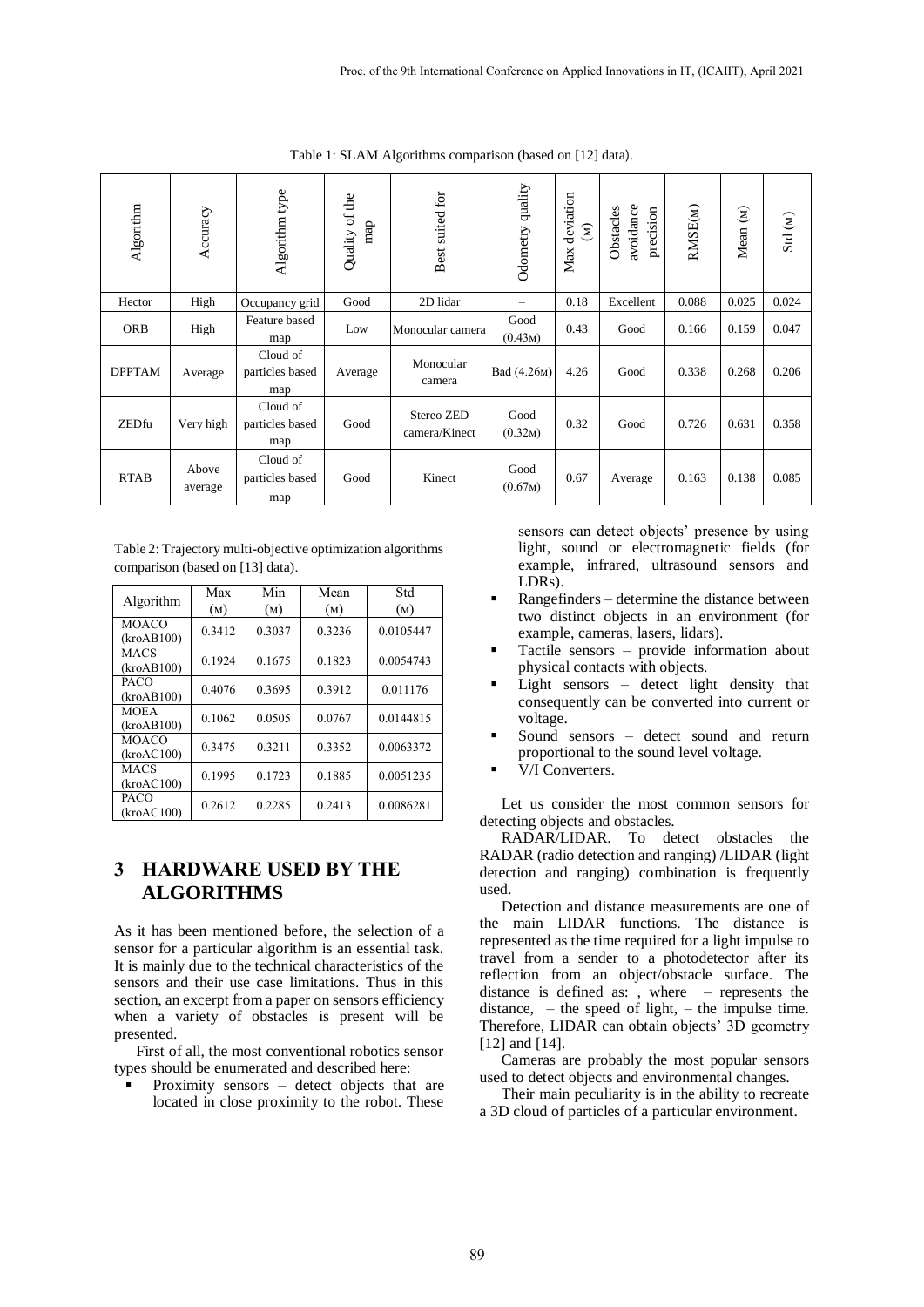| Sensor's type        | Size                       | (Br)<br>Power consumption | Depth (M)      | Price (\$)    | Effective precision    | Best suited for                         | Acceptable temperature<br>range                                                                                        | Requires additional<br>hardware | Dependent on<br>illumination | How representative for<br>people | Efficiency under bad<br>weather conditions                          |
|----------------------|----------------------------|---------------------------|----------------|---------------|------------------------|-----------------------------------------|------------------------------------------------------------------------------------------------------------------------|---------------------------------|------------------------------|----------------------------------|---------------------------------------------------------------------|
| Acoustic             | Very<br>compact            | 0.01                      | $2 - 5$        | 10-500        | $1-3%$ of max<br>depth | Range/acousti<br>c based<br><b>SLAM</b> | From -20<br>Up to $+80$                                                                                                |                                 |                              | Bad                              | Weather resistant<br>but operate<br>poorly in noisy<br>environments |
| Monocular<br>cameras | Very<br>compact            | $0.01 -$<br>10            | $\overline{a}$ | $100 - 5k$    | $25 - 135$ mm          | Visual SLAM                             | Depends on a<br>camera,<br>however in<br>general these<br>cameras have a<br>pretty decent<br>temperature<br>resistance | $+$                             | $+$                          | Good                             | Weather resistant<br>provided the<br>lenses are clean               |
| Lidar                | <b>Bulky</b>               | $50 -$<br>200             | $50-$<br>300   | $5k-$<br>100k | Up to $\pm$ 3 cm       | Range/distanc<br>e based<br><b>SLAM</b> | From $-50$<br>Up to $+80$                                                                                              |                                 |                              | Bad                              | Efficiency drops<br>in rainy, snowy<br>and foggy<br>conditions      |
| Stereo<br>cameras    | Compact 2 - 15 5-20 500-5k |                           |                |               | $1mm - 5cm$            | Visual SLAM                             |                                                                                                                        | $+$                             | $+$                          | Good                             | Weather resistant<br>provided the<br>lenses are clean               |

Table 3: Sensors' characteristics comparison (based on [14] data).

Apart from that, cameras are able to detect obstacles by creating depth maps from consecutive images fetched by monocular cameras. However, this approach works perfectly with only static obstacles [12], [14].

SONAR (Sound navigation and ranging) – creates a sound impulse and measures the impulse's echo return time. Therefore, the sensor's results cannot be affected by light or illumination. However, sonars are mainly used for nearby detections, meaning that they are futile when it comes to measuring distant objects. But, an even worse drawback of the type is in its inability to operate in noisy environments (engine vibrations, highways, toots) as was shown in [12] and [14].

Laser rangefinder. The measurement principle is based on the angle between the laser ray pointing at an object and the laser's lens. Having this laser-lens distance (h) and the angle, we can calculate the distance to the object – the less the angle, the farther the object [12] and [14].

The comparison of the sensors' characteristics is represented in Table 3.

The sensors that can operate under wellilluminated conditions may easily avoid smoke conditions or even mist. However, when it comes to cameras, it is important to make them able to use

infrared or thermal vision in order to increase their performance under such conditions.

Under rainy conditions, the most efficient sensors are LIDARs, Laser rangefinders and some types of cameras.

When operating in a blizzard, the most efficient sensors are cameras, since LIDAR/RADAR systems may be covered with snow, which prevents them from delivering any acceptable result.

Working in a highly reflective environment, neither of the sensors without supportive filtering algorithms demonstrated their efficiency.

When there are physical obstacles present (slopes, hills, slides etc.) the most efficient systems are LIDAR and multi-camera systems [1].

Owing to combinations of monocular cameras, it becomes possible to detect a wide range of obstacles around our object. However, in comparison with the cameras, LIDARs provide much better precision and FOV.

However, sometimes LIDAR data becomes incorrect due-to its distance to an object/obstacle. As in the cameras' case, some of the LIDAR sensors may be exceedingly noise sensitive.

Therefore, in a wide variety of modern robotics systems, researches use hybrid approaches. For example, some of them propose a combination of 6 SONARs with 3 Visual cameras for obstacles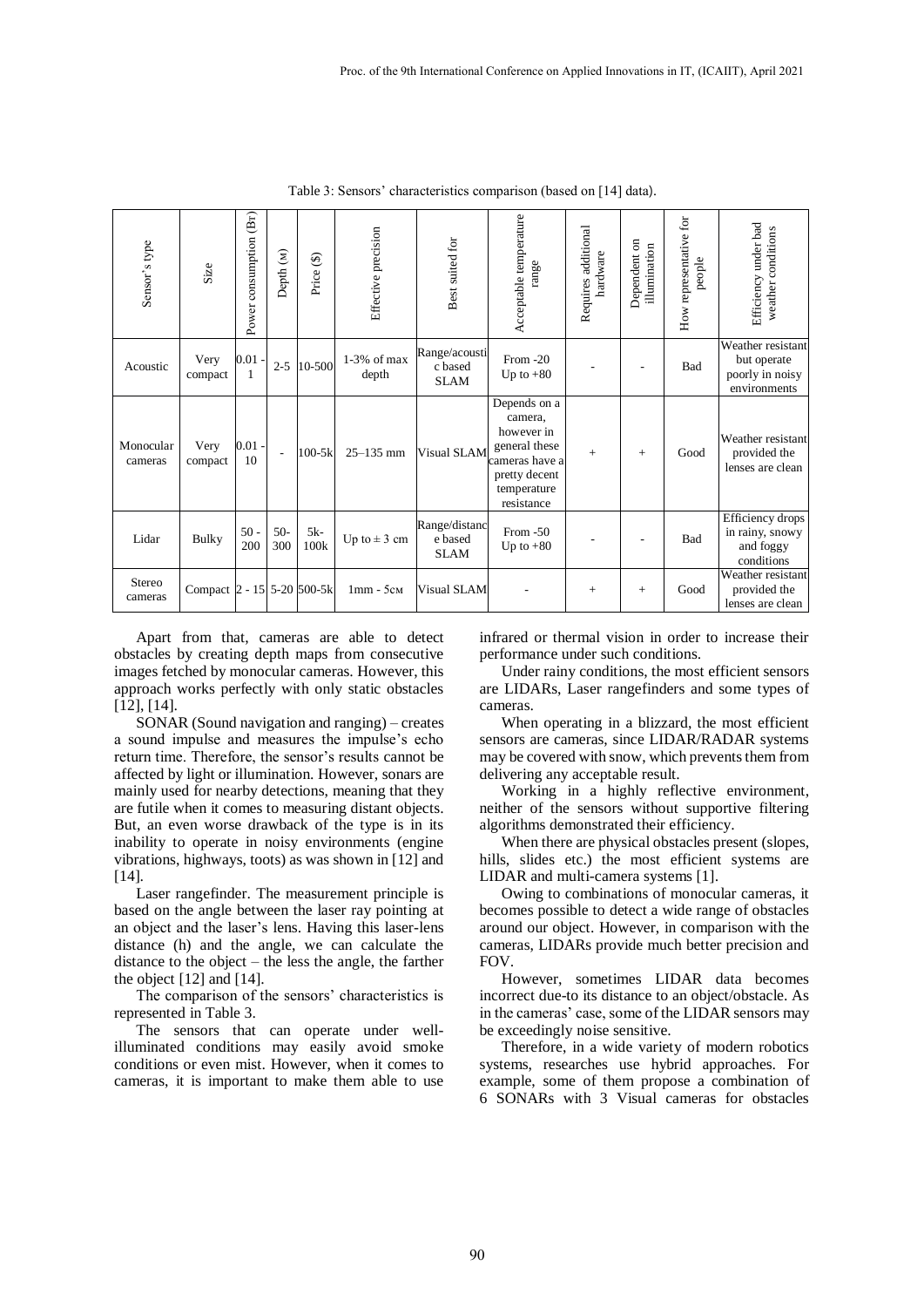detection under any condition. Besides, it is a good practice to use LIDARs and RADARs together to reduce the resulting errors. In order to boost the performance even further, it is helpful to add visual cameras to the aforementioned combination to be able to obtain information about roads, road signs, signals, etc [1].

So, we can conclude that these hybrid systems, which use a set of SLAM algorithms, are becoming more and more popular and relevant due to the importance of changing of adapting SLAM algorithms at runtime.

### **4 RESULTS**

As a result of the review, we can formulate a trajectory/SLAM selection algorithm that will make it easier for researches to opt for a particular set of sensors/algorithms and take into account existing restrictions and constraints (see Figure 8).

**Step 1:** Define the robotics systems restrictions and constraints (financial, technical) and the system requirements (ability to operate under different weather conditions, avoid obstacles, operate in noisy environments etc.). **Step 2:** Formulate a list of parameters/measurements from the restrictions and requirements. **Step 3:** Perform the ranking operation of the solutions (individually for algorithms and hardware) by pairwise considerations of the parameters/measurements as shown in Figure 9. **Step 4:** Based on the ranging results the expert should choose a pair(s) of the algorithm(s)/sensor(s) depending on their priorities and preferences. The initial selection of several pairs will sift the range of available options making it easier for them to expertly select the most suitable option.

Figure 8: The selection algorithm for choosing the most suitable methods and sensors for robotics systems operating in any environment.

To perform the third step one may make use of some of the following outranking methods: TOPSIS [15], ELECTRE, VIKOR, PROMETHE. For example, in Figure 9 the ranking criteria are represented as x and y axes, points represent the selected algorithms from the previous steps. To include a researcher's subjective point of view, a particular sign is plotted on this chart (in this case, it is a

diamond). Then, the same ranking approach should be performed for the remaining parameters/measurements. Based on the distance from the best and the worst option the researcher will be able to select the most suitable algorithms.



Figure 9: A ranking example (A1 - Hector SLAM, A2 - DPPTAM SLAM, A3 - ORB SLAM, A4 - RTAB SLAM, prices were set as approximate based on the previous tables).

## **5 CONCLUSIONS**

There are no comprehensive robotics systems that are able to operate under any potential condition. Therefore, based on a detailed analysis (like this one), we can select the most appropriate set of algorithms/sensors for our particular case to operate under required conditions (weather, obstacles related). However, it is crucially important to understand that apart from the covered conditions, there might be some additional ones (for example, related to financing the project, difficulty of the project, personal preferences, the experience of the team and so on) and, in this case, the eventual choices may vary. Therefore, this paper cannot solve or cover all the problems regarding that selection, but this review may still be considered as a useful handbook.

According to this article we may conclude that at the moment there are two approaches to solving SLAM problems regarding the algorithmic part: 1) Based on our requirements, we can create new algorithms and systems by combining the existing ones and 2) Develop brand new algorithms that would entirely solve our problems based on the requirements and limitations.